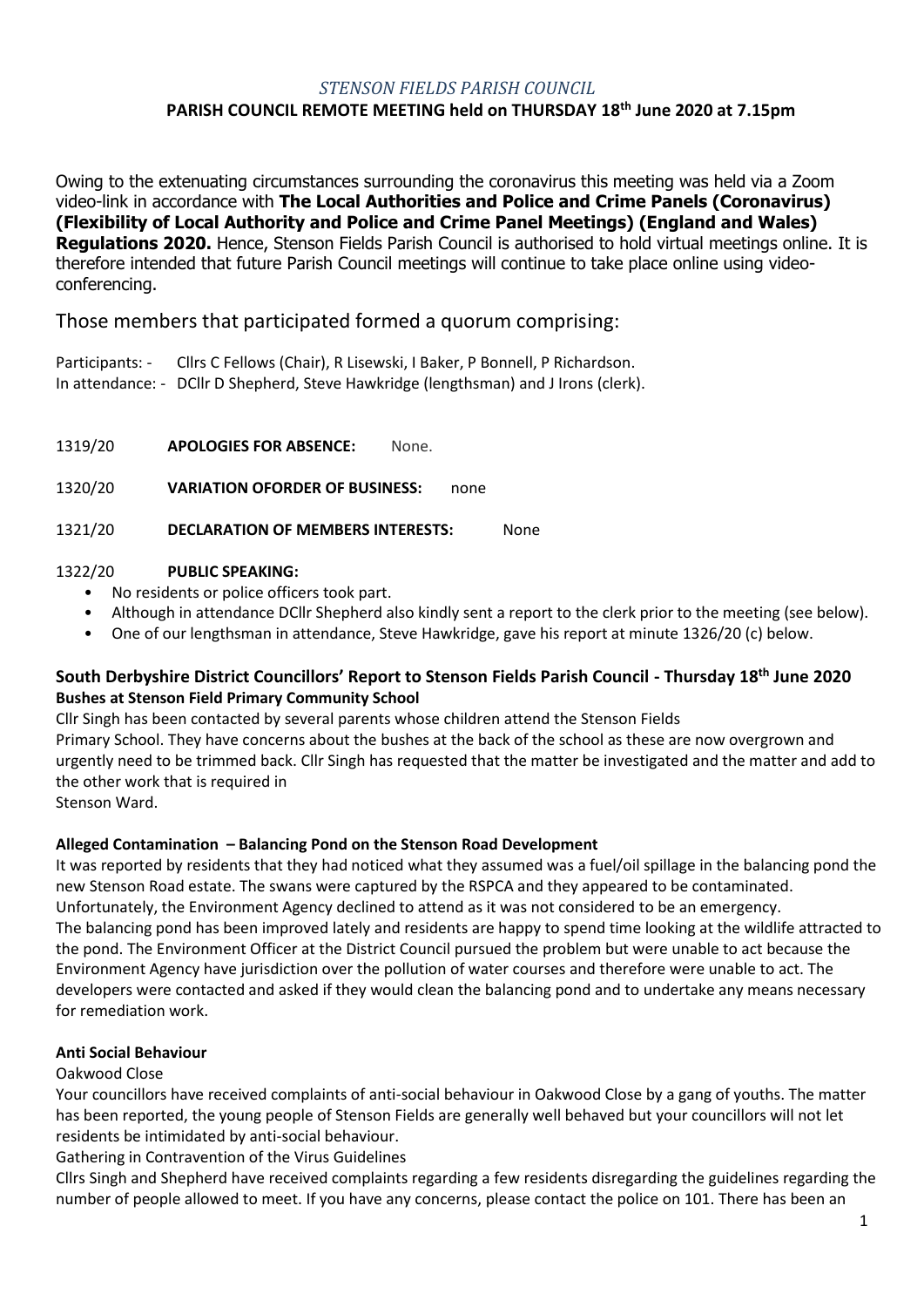allegation that police were called to a party and failed to act. Your councillors have registered their concern with Derbyshire Constabulary.

### **Asda Car Park Near Kestrals Close**

It was reported that several cars arrived in the car park and played loud music and shouting into the early hours of the morning. Evidence of drug abuse was found in the vicinity. Your councillors have registered the matter with Derbyshire Constabulary.

### **Alleged Drug Abuse in the Vicinity of Sinfin Library**

Residents are concerned that they are intimidated by the presence of groups assumed to be taking drugs. Your Councillors have reported the matter to Derbyshire Constabulary.

### **South Derbys District Council - Stenson Ward Councillors' Advice Surgery & - Walk Around Stenson Fields**

The Councillors' Advice Surgeries and walks around Stenson Fields will recommence when the Covid-19 emergency is over.

*Cllrs David Shepherd & Lakhvinder Singh: South Derbyshire District Councillors - Stenson Ward* 

Additionally, during the meeting the following were raised.

- 1. As mentioned in the district councillors' previous report DCllr Singh has raised residents' concerns over rodents in the vicinity of the balancing pond. Cllr Lisewski rued that rats are still a problem; DCllr Shepherd will followup.
- 2. Cllr Lisewski asked who would pay for the damage caused to the Grampian Way bollard after a car collided with it i.e. taxpayer or insurance? DCllr Shepherd replied saying that Highways will incur this but demand reimbursement from the driver.
- 3. DCllr Shepherd is pleased to report the introduction of a hight restrictor on the footway alongside Stenson Road and hopes this will prevent travellers accessing the open space to the north of Witton Court. However he awaits SDDC's introduction of bollards at Quantock Close and elsewhere.
- 4. Steve Hawksworth believes that gutter cleaning is required to clear weeds. Cllr Lisewski thought some spraying had been undertaken but more is needed. DCllr Shepherd will ask the team at district council for another sweep.

The chairman thanked DCllr Shepherd for his report and input after which DCllr Shepherd left the meeting at 7.34pm.

1323/20 **TO APPROVE THE MINUTES OF THE PARISH COUNCIL MEETING HELD ON 21st May 2020.** These were approved and accepted as a true record and will be signed by the chairman at the next available opportunity

# 1324/20 **CHAIRMAN'S ANNOUNCEMENTS AND REPORTS**

The chairman had obviously not attended any meetings recently but was pleased to announce that a IGV meeting will be held remotely on 15<sup>th</sup> July. DCllr Shepherd was dismayed that the minutes of the previous meeting were absent any mention of medical facilities and said (earlier) that he will meet the CCG soon to discuss.

### 1325/20 **CLERK'S REPORT**

1. Clerk reported vandalism to the goalmouth matting at Fox Close to the police by letter (after trying and failing with the 101 number and online reporting system). The police responded saying it apologised for the problems and will provide a crime number. Members considered whether to claim on the insurance but in the first instance clerk to obtain a quote for repair.

2. CREST confirmed that all Community Speed Watch activities remain suspended due to the virus outbreak. 3. The Police's Traffic Management Officer provided the following update on collisions on Grampian Way: The reported *injury* collision history is shown below together with separate comments below re *'damage only'* collisions. The 5 'damage only' collisions all occurred within a short time frame between 23 March and 4 May 2020. Please bear in mind the comments provided in relation to the 'damage only collisions' briefly summarise the circumstances but do not include any relevant contributory factors.

*36 months history 2017-2019 – 11 collisions*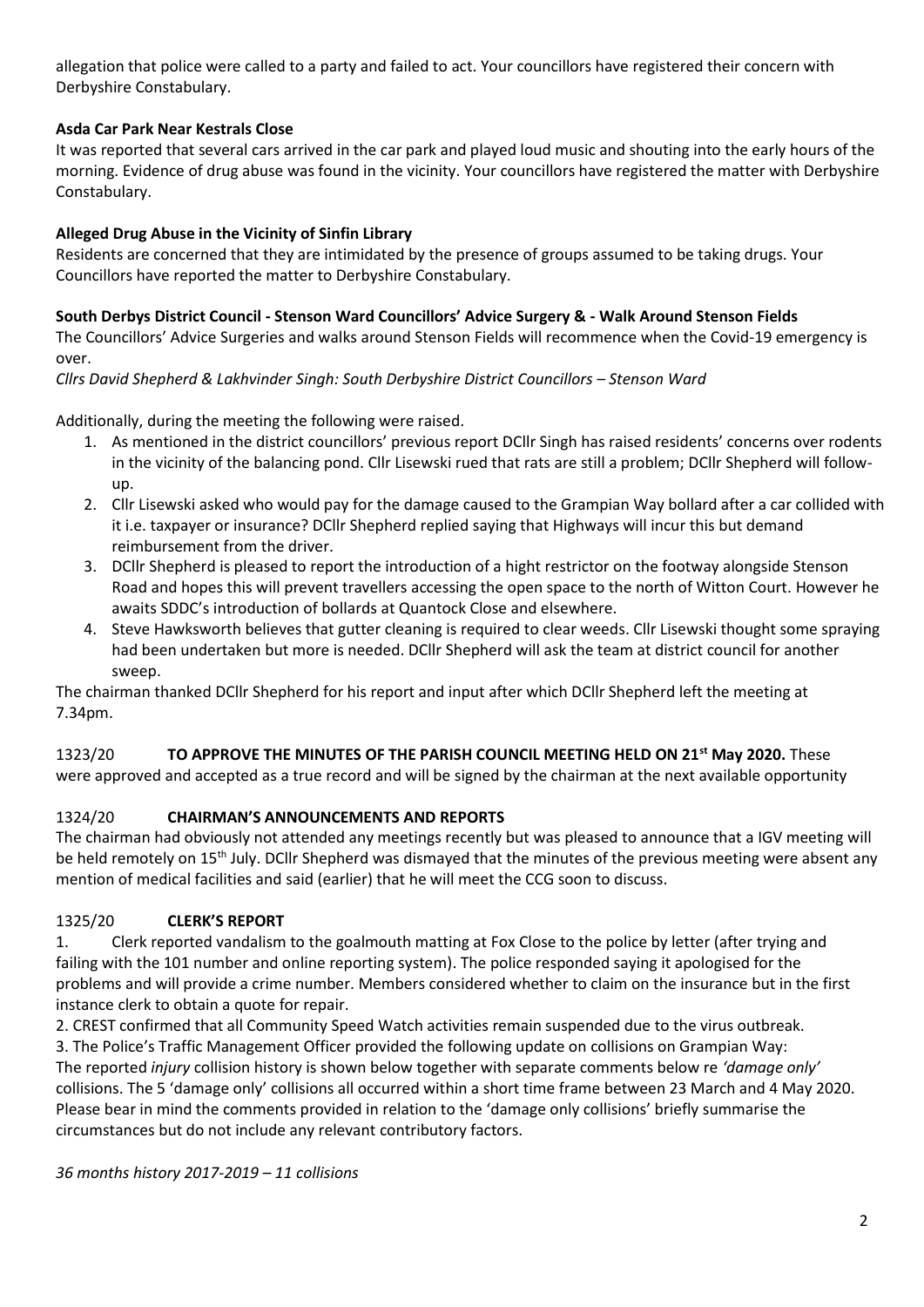*Collision checks:*

- *24/03/2020, 15:20 – Damage only RTC – Grampian way (asda rbt). 2 vehicle RTC, road blocked.*
- *19/04/2020, 18:44– Damage only RTC – Grampian way (nr Grampian school), damage to wooden bollards and lamppost out school.*
- *25/04/2020, 13:20 – Damage only RTC – Grampian Way. Single veh RTC. Car collides with garden wall.*
- *26/04/2020, 12:08 – Damage only RTC – Grampian Way (near Kirkland Way), 2 vehicle RTC*
- *(collision from picture) > 04/05/2020, 13:33 – Damage only RTC – Grampian way (near Glenmore Drive). Hit and damaged bollard, flipped car and blocking road, and lamppost knocked over and exposing wires. Single vehicle RTC. Vehicle recovered, no injury to driver.*
- *I have now also reported the sunken manhole cover to Derby City Traffic and Safety colleagues – in addition to the fix my street report. I appreciate this may have now been repaired. Further speed checks are scheduled during June by the mobile enforcement team and our Roads Policing Unit, recognising the number of collisions which have occurred along Grampian Way.*

4. District council's Summer Play scheme has been cancelled due to the virus concerns but has plans to reschedule a number of these cancelled sessions, once restrictions are lifted, on evenings, weekends and during half term holidays.

# 1326/20 **Matters for Decision or Discussion:**

a) Police Issues/Speed Limits/Road Safety. Nothing further.

b) Saxon Gate at Newton Village Development, Stenson Road. Covered above in DCllr Shepherd's report. Clerk to ask DCllr Shepherd whether a fire safety risk assessment had been conducted at the Community Centre yet. c) Lengthsmen Scheme. Steve Hawkridge noted the following:

- ASDA shopping bags full of household waste have appeared in bins on Grampian Way and behind the school; Steve has removed these although considers this to be unreasonable behaviour by residents; the bins are not for domestic use. Similarly, Pilgrims Way bins are being filled with takeaway boxes and fast-food litter packaging very quickly; Steve clears these and places new bags in the bins although they become full the next day. Clerk to ask DCllr Shepherd if he would mention these issues in his newsletter to try and discourage the practice. Steve is happy to continue to empty these in the interim for which the chairman thanked him.
- Gloves and masks used for protection against Coronavirus are being discarded in the area.
- Hinges on the waste bin at Goathland Road are faulty and need replacing; clerk to inform SDDC.

The chairman thanked both Steve and Jane for their continuing service.

d) Environmental issues (Biffa, trees, bulbs, bins etc). Cllr Baker was pleased to see that the overgrown roots and foliage from a tree at the junction of Derwent Drive and Arleston Lane which impedes the vision of drivers had been cleared by Highways.

e) Suggestions over upgrading/ painting the Ledbury Chase play equipment (if any). **Resolved:** members to consider improvements to the equipment (or installation of a fence) in the next couple of months.

f) to approve the 2019/20 internal audit report. **Resolved:** agreed and therefore clerk and chairman will duly sign the following forms tomorrow after which clerk will prepare them for external audit:

1326/20 (f) Annual Governance Statement;

1326/20 (g) Annual Accounting Statement.

h) to consider increasing the clerk's home allowance. **Resolved:** to increase this from £18pm to £24pm. i) to consider adopting internet banking. **Resolved:** agreed.

### 1327/20 **PLANNING**

### **To consider planning applications**: none.

### **Decisions.**

DMPA/2020/0276 - The demolition of existing garage and the erection of a two bed bungalow at 2 Hunters Croft, Stenson Fields. Refused on the following grounds:

Hunters Croft has a long and relatively narrow plot which, if split in two results in a cramped and unsuitable layout; and the proposed development, would result in an over-dominant and overbearing impact in the street-scene. DMPA/2020/0284 - The erection of extensions at 16 Pilgrims Way, Stenson Fields. Approved subject to conditions being met,